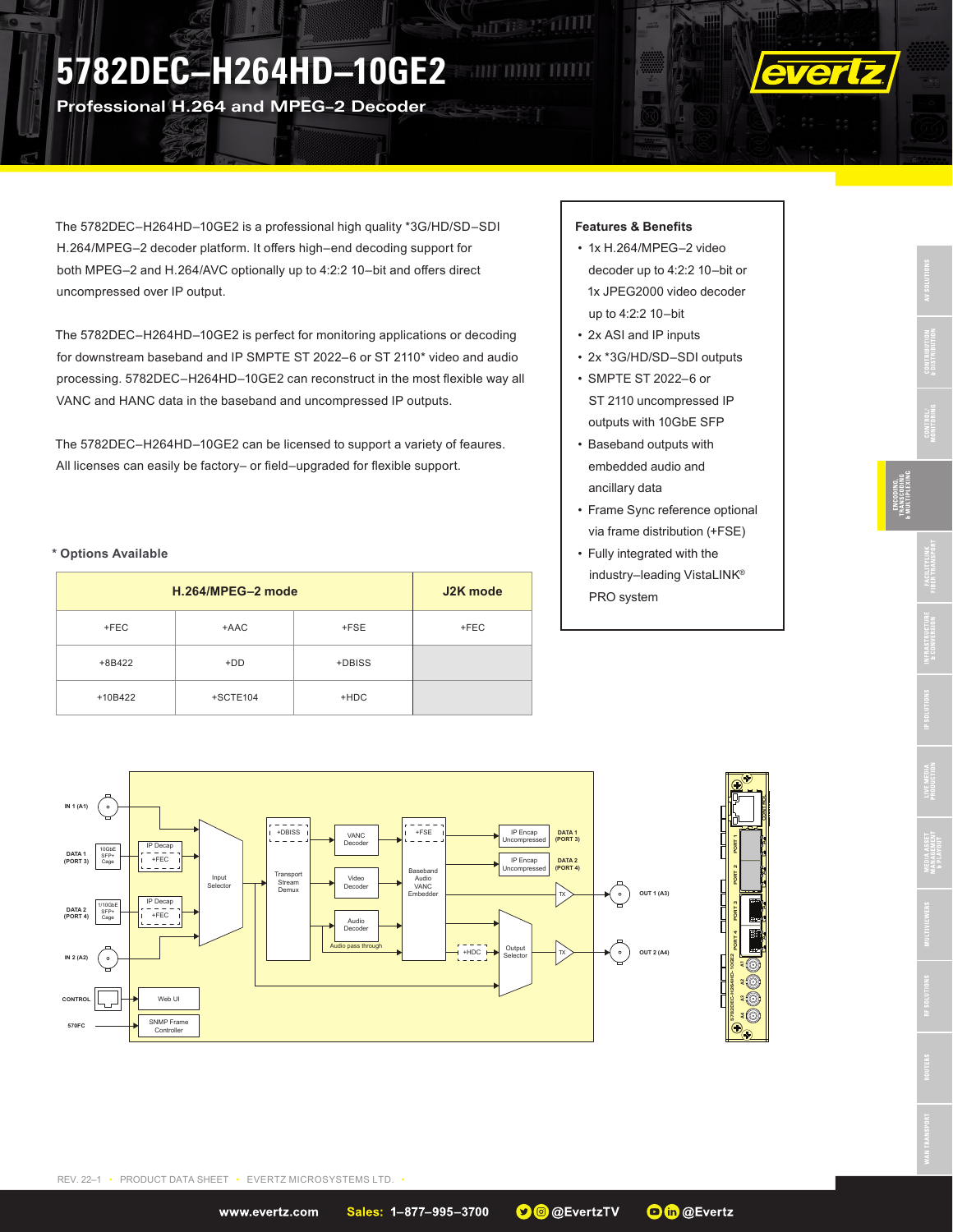# **5782DEC–H264HD–10GE2**

**Professional H.264 and MPEG–2 Decoder**

Г



| <b>Specifications</b><br><b>Video Specifications:</b>                                         |                                                                                                             | <b>Ordering Information</b>                 |                                                                                               |
|-----------------------------------------------------------------------------------------------|-------------------------------------------------------------------------------------------------------------|---------------------------------------------|-----------------------------------------------------------------------------------------------|
| Number of Inputs/Outputs:<br>BNC:                                                             | 2x *3G/HD/SD-SDI inputs,                                                                                    | 5782DEC-H264HD-10GE2                        | 3G/HD/SD H.264/MPEG-2 Single Channel Decoder with IP input/output                             |
| IP:                                                                                           | 2x ASI inputs<br>2x data ports                                                                              |                                             |                                                                                               |
| Standards:                                                                                    | (SFP optional)<br>SMPTE ST 424M (3GB/s),                                                                    | <b>Ordering Options:</b>                    |                                                                                               |
|                                                                                               | ST 292M (1.485GB/s),                                                                                        | +8B422                                      | Single 8-Bit 4:2:2                                                                            |
|                                                                                               | ST 259M (270MB/s),<br>ASI per DVB TR 101 891                                                                | +10B422                                     | 10-Bit 4:2:2 Decoding Option                                                                  |
| Max. Program BR:                                                                              | (max. 213Mb/s)                                                                                              | +AAC                                        | Advanced audio coding                                                                         |
| H.264/MPEG-2: 80Mb/s<br>J2K:                                                                  | 300Mb/s                                                                                                     | +DD                                         | Dolby® E/AC3 Decoder                                                                          |
| PIDs per Program: 50 max.<br>Programs per TS: 50 max.                                         |                                                                                                             | +SCTE104                                    | Option for enabling SCTE104 outputs on each available SDI/HDSDI outputs. SCTE35 triggers on   |
| Video Resolution: 1920x1080@                                                                  | 25, 29.97, *59.94Hz;                                                                                        |                                             | ASI inputs are transferred into SCTE104 message on VANC of SDI/HDSDI outputs of the decoders. |
|                                                                                               | 1280x720 @ 50, 59.94Hz;<br>720x576 @ 25Hz                                                                   | +DBISS                                      | Decryption of BISS and BISSE for multiple products. Support BISS and BISSE for                |
|                                                                                               | (ITU-R BT.656-4);<br>720x480 @ 29.97Hz                                                                      |                                             | 2 incoming streams.                                                                           |
| <b>Ethernet Connector:</b>                                                                    | (SMPTE ST 125M)                                                                                             | +FEC                                        | Enables FEC per SMPTE 2022 at IP inputs                                                       |
|                                                                                               | RJ-45 SFP<br>auto-negotiation,                                                                              | +FSE                                        | Frame Sync option. Provides genlock with external reference                                   |
|                                                                                               | 10GbE SFP SMPTE<br>ST 2022-6. *ST 2110.                                                                     | +HDC                                        | High Quality Downconverter Option                                                             |
|                                                                                               | FEC input SMPTE<br>ST 2022-1 (optional),                                                                    | $+3G$                                       | 3G functionality (Cannot be ordered with the +FEC, +DBISS, or +HDC)                           |
|                                                                                               | ST 2022-7 support<br>(with the use of 2x SFP),                                                              | +J2KD                                       | JPEG2000 decoder                                                                              |
| Video Decompression:                                                                          | SPTS/MPTS, UDP/RTP                                                                                          | 570FC                                       | VistaLINK® frame controller for 570FR                                                         |
|                                                                                               | H.264/MPEG-2 4:2:0;<br>H.264/MPEG-2 4:2:2                                                                   | VistaLINK <sup>®</sup> PRO                  | VistaLINK® PRO SNMP Alarm Monitoring, Email Notification and Module Configuration             |
|                                                                                               | 8-bit (optional);<br>H.264 4:2:2 10-bit                                                                     |                                             | Application Software (1 year License Included for 1 client workstation)                       |
| Profile/Level:                                                                                | (optional)<br>$MP@ML$ up to<br>HI422P@4.1                                                                   | VistaLINK® CSM                              | Baseline VistaLINK® Pro Compression Service Manager for Compression Head Ends                 |
| <b>Audio Specifications:</b>                                                                  |                                                                                                             |                                             |                                                                                               |
| Number of Channels:                                                                           | 8x PIDs of audio                                                                                            | <b>SFP Interface Options:</b>               |                                                                                               |
|                                                                                               | processing across<br>16x channels of                                                                        | SFPTR-RJ45-SGM-AV                           | 10/100/1000Mbps RJ45 SFP module with SGMII interface                                          |
| Formats:                                                                                      | embedded PCM                                                                                                | SFP10G-TR13-A                               | SFP+ Optical Transceiver, 10Gbs, 1310nm DFB, SMF, 10Km                                        |
| H.264/MPEG-2:                                                                                 | MPEG-1 Layer 2, Dolby <sup>®</sup><br>Digital AC3 up to 3/2L;<br>Pass-through: PCM,                         |                                             |                                                                                               |
|                                                                                               | Dolby® Digital, Dolby® E;<br>Optional: Dolby® E encode,                                                     | Enclosures:<br>570FR                        | Compact High Density Distribution Frame, includes main power supply                           |
| J2K:<br><b>PCM</b>                                                                            | AAC-LC                                                                                                      | <b>S570FR</b>                               | Standalone frame for the 570IPG series, includes power supply                                 |
| <b>Ancillary Specifications:</b>                                                              |                                                                                                             |                                             |                                                                                               |
| Embedding Of:                                                                                 | Audio pass-through,<br>closed caption/Teletext,<br>AFD/WSS, Timecode,<br>SCTE 35 to 104 (optional)          | * Contact the factory for more information. |                                                                                               |
| High Quality Down Convert (+HDC):<br>Down Conversion: SMPTE ST 292 to ST 259<br>Aspect Ratio: | Fixed Scalar or follow AFD                                                                                  |                                             |                                                                                               |
| <b>Configuration &amp; Management:</b><br>Web:<br>SNMP:                                       | Direct RJ-45 or<br>FC proxy mode<br>VistaLINK® PRO remote<br>control and monitoring<br>via frame controller |                                             |                                                                                               |

**ANTER PRODUCT**